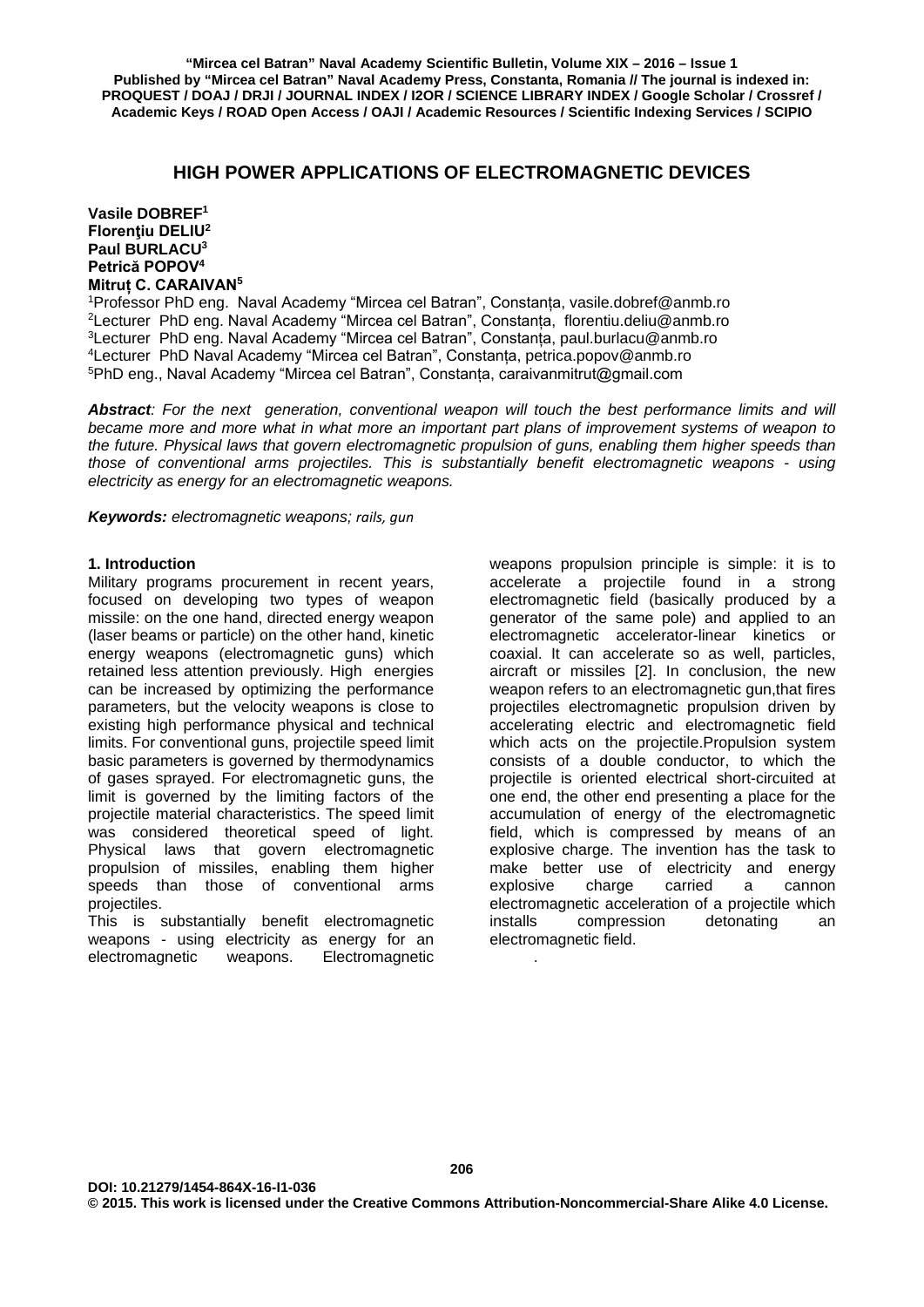**"Mircea cel Batran" Naval Academy Scientific Bulletin, Volume XIX – 2016 – Issue 1 Published by "Mircea cel Batran" Naval Academy Press, Constanta, Romania // The journal is indexed in: PROQUEST / DOAJ / DRJI / JOURNAL INDEX / I2OR / SCIENCE LIBRARY INDEX / Google Scholar / Crossref / Academic Keys / ROAD Open Access / OAJI / Academic Resources / Scientific Indexing Services / SCIPIO**



Fig. 1 The operating principle of the electromagnetic coil gun

Device applications in the military are multiple, listing some of them: accelerating masses reduced to achieve high speeds, launching cargo into space, military weapons, nuclear reaction initiation of impact etc.

The oldest form of electromagnetic gun was the gun coil. The gun consists of a pipe coil with a series of accelerator secured. When these coils are connected sequentially to a power supply, there is a magnetic field traveling (travel), which induces a current in the coil and it accelerates the projectile. The operating principle of the electromagnetic coil gun shown in figure 1 is as follows: the magnetic interaction between two currents carrying coils

By tests made by a German research group, it was able to promote a smooth metal disc of 1.3 g at a speed of 490 m / s. In the '80s Russian researchers have accelerated a metal disc around the same table at a speed of 4.9 km / s, the metal disc has undergone an extremely rapid accelerations that is intolerable for military applications. Recently it succeeded as a projectile weighing 1 kg to be accelerated to a speed of 1.8 km / s [1].

To determine the force acting on the projectile we started from the Lorentz force equation.

This characterizes a force acting on the moving charged particles in an electric and magnetic field.

$$
\overrightarrow{F} = q\overrightarrow{E} + q\left(v \times \overrightarrow{B}\right)
$$
 (1)

where:

- $\vec{F}$ *F* is the force acting on the task q  $[N / C]$ ;
	- $E$ is the electric field strength [N / m];
- $\overrightarrow{B}$  is the magnetic flux density [T];
	-
	- $v$  is the velocity of the particle  $[m / s]$ ;
	- q particle charge q [C].

In this example, we really mean by q an electric current with in projectile, disposed between the rails. To estimate the force needed to accelerate, must analyzing the second term of equation (1). Kno

owing:  
q 
$$
\lbrack C \rbrack \cdot v \lbrack m/s \rbrack = i
$$
 (2)

we get:

$$
\overrightarrow{F} = q \ (v \times \overrightarrow{B}) = i \ (dl \times \overrightarrow{B})
$$
 (3)

At a given value of the current intensity, the force acting on the projectile will be proportional to its length, and the value of the magnetic field will be given of the configuration of the rails. Expression of the force exercised on the projectile, expressed in terms of the current i, the distance d between the conductive rails and the track radius r, is given by the equation (4):

$$
F = \frac{\int_0^d \mu \cdot i^2}{4\pi \left(\frac{1}{(r+d-\rho)} + \frac{1}{(r+\rho)}\right) d\rho}
$$

$$
F = \frac{\mu \cdot i^2}{2\pi} \ln \left(\frac{r+d}{r}\right) \qquad 4
$$

where:

- *μ* magnetic permeability is;

- *- i* is the intensity of electric current;
- *- d* is the distance between the rails;
- *r* is the radius of conductive rails;

-*ρ* is the distance at which the force is measured The equation is applicable with certain limitations due to approximations, but it allows calculation of current necessary to produce a force F data. Using materials with high strength magnetic

#### **DOI: 10.21279/1454-864X-16-I1-036**

**© 2015. This work is licensed under the Creative Commons Attribution-Noncommercial-Share Alike 4.0 License.**

# **207**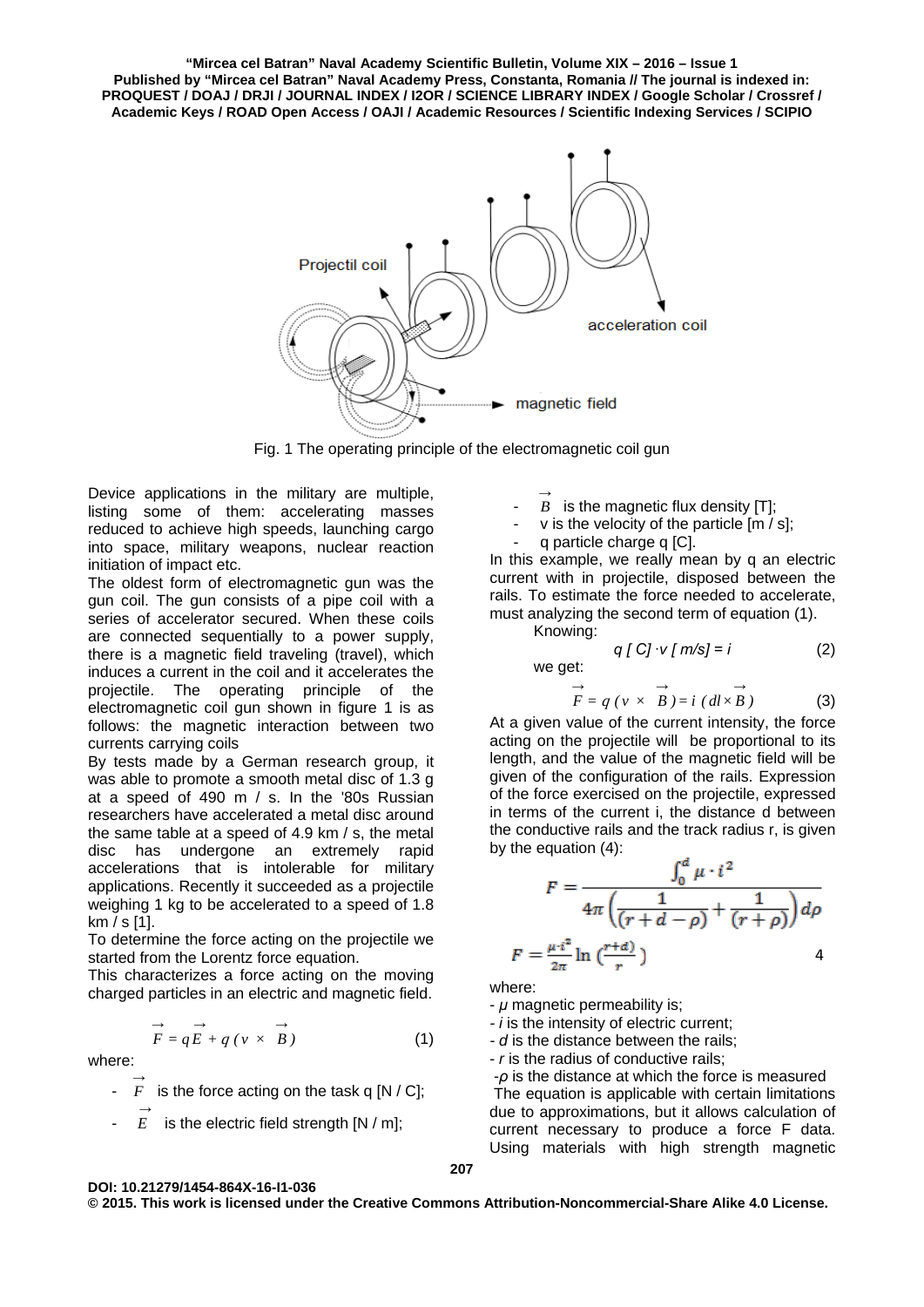#### **"Mircea cel Batran" Naval Academy Scientific Bulletin, Volume XIX – 2016 – Issue 1 Published by "Mircea cel Batran" Naval Academy Press, Constanta, Romania // The journal is indexed in: PROQUEST / DOAJ / DRJI / JOURNAL INDEX / I2OR / SCIENCE LIBRARY INDEX / Google Scholar / Crossref / Academic Keys / ROAD Open Access / OAJI / Academic Resources / Scientific Indexing Services / SCIPIO**

permeability μ, it can be increased if it optimized relation between r and d. B is the magnetic induction:



Fig.2 Principle of application

Thus, equations 4 and 5 allow us to calculate the estimated current and magnetic induction B, as a necessary acceleration of the projectile. High performances requires a large amount of electricity, about tens of giga watts, which can be supplied on board of military vessels equipped with electrical power plant with turbo-generators, having high voltage type systems (6 kV / 50 Hz or 6.6 kV / 60 Hz).

# **2. Experimental set-up**

Cannon rail gun is an advanced form of electromagnetic gun. In principle, it consists of two parallel rails projectile, by sliding between them. When a power source is connected to rails, current flows through a rail projectile through a wire armature, at the base of the projectile in the other track and back in the other direction through the other rail. The operating principle of electromagnetic rail gun, shown in Figure 3, is as follows: current creates a magnetic field, the Lorentz force acting on a current flowing through the valves and so the projectile is accelerated.



Fig. 3 The operating principle of electromagnetic rail gun

In experiments it managed to accelerate plasmas with very low mass at speeds exceeding 100 m/s and projectiles, weighing tens of grams at speeds of 4.8 m/s [3]. The power source for electromagnetic guns tests performed with different types of electromagnetic guns have shown that they can achieve higher muzzle velocities than conventional guns. But tests have not been able to demonstrate energy necessary applications because energy sources were missing. Thus, a priority in this project is the development of energy storage device. The power that must provide an energy storage device is of the order of one million kilowatts, and the necessary currents are of the order of one million amps. A solution can be the energy storage under one of four methods: electrostatic,

**DOI: 10.21279/1454-864X-16-I1-036**

Technical forms of these four processes are: condenser (capacitor), pulse transformer, battery storage and pulse generator. Capacitors existing technical reasons, can not be used, pulse transformer is very good, but only in volume terms. The impulse must ensure amps current for 1.6 million. Modern auto-pulse generator is too high for them to ensure such impulses. Even though the accumulated energy is several times the necessary electrical system can deliver only a part of the output. The pulse generator as a homopolar installations is the best environment for accumulation of power in the conditions necessary volume. A new type of generator, "compulsive" is a derivation of conventional alternating current generator. His special feature

electromagnetic, electrochemical and mechanical.

**© 2015. This work is licensed under the Creative Commons Attribution-Noncommercial-Share Alike 4.0 License.**